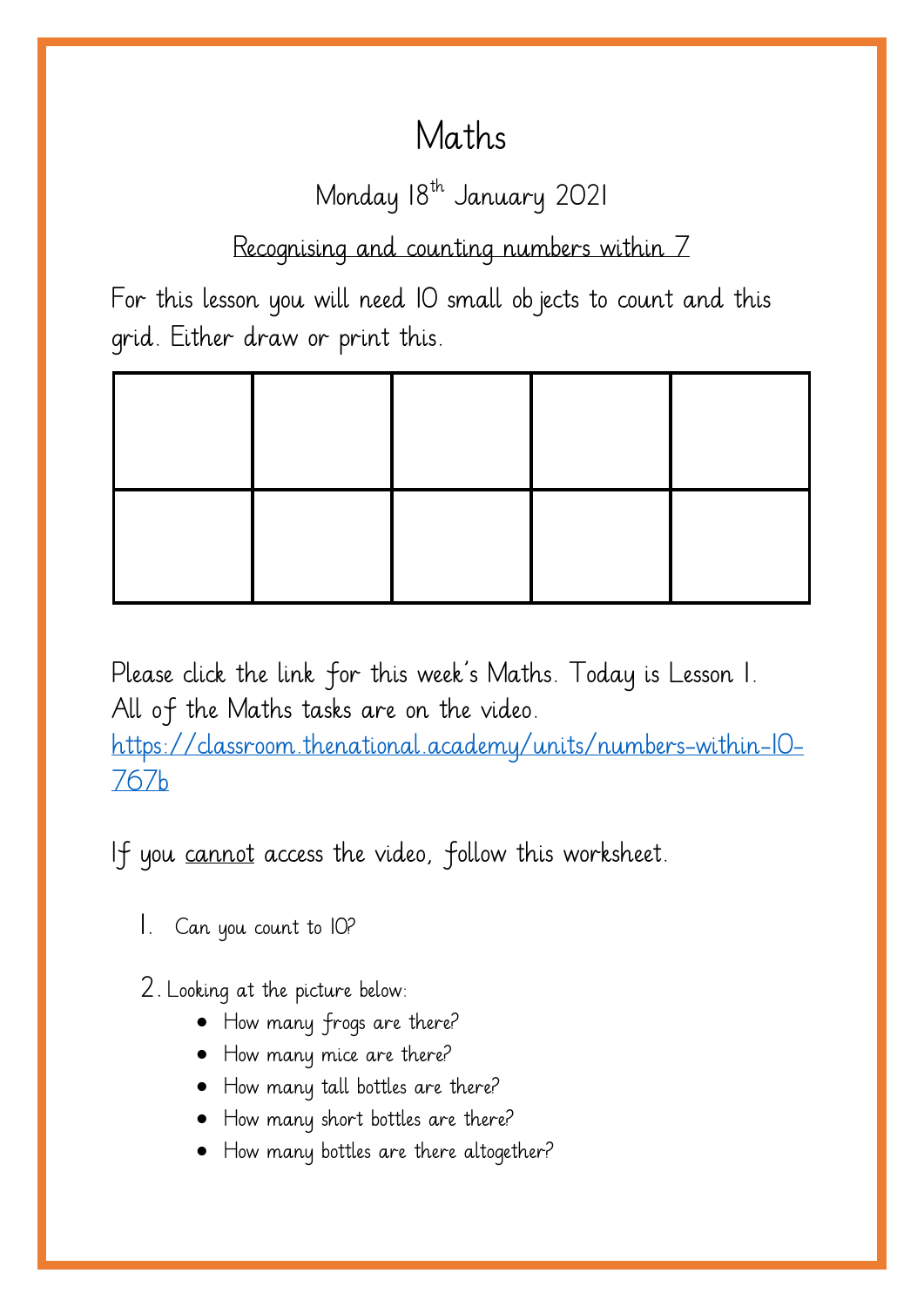

3. Using the ten frame (grid at the start of this sheet) can you show these numbers:



Here is an example: